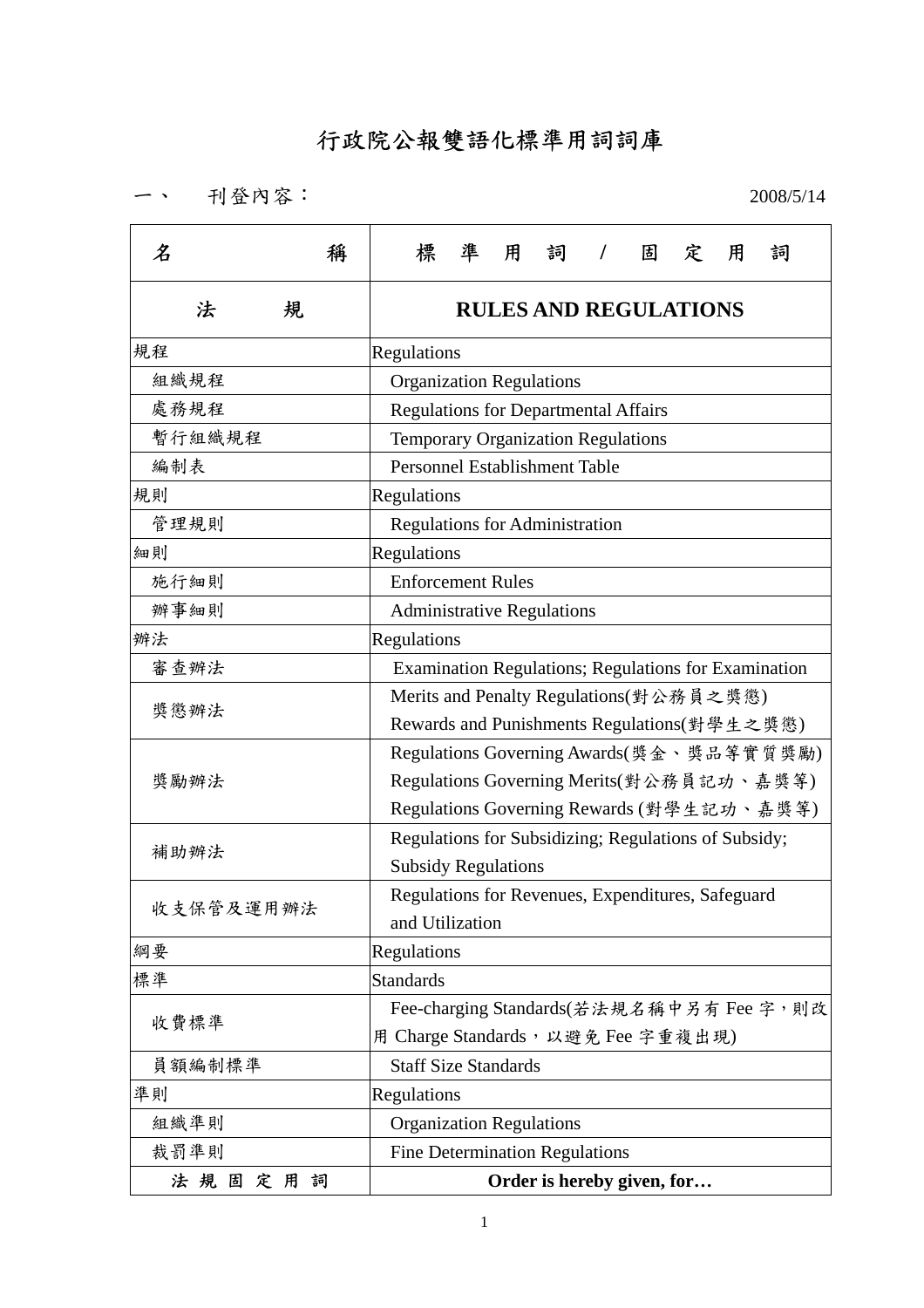| 法規訂定         | the promulgation of                      |
|--------------|------------------------------------------|
| 法規修正 (1條)    | the amendment on Article 1               |
| 法規修正 (2條-3條) | the amendment on articles 1, 2 and 3 of  |
| 法規修正 (部分修正)  | the amendment on partial articles of     |
| 法規修正 (全案修正)  | the amendment of                         |
| 法規廢止         | the abolition of                         |
| 政規<br>則<br>行 | <b>ADMINISTRATIVE DIRECTIONS</b>         |
| 要點           | <b>Directions</b>                        |
| 執行要點         | <b>Enforcement Directions</b>            |
| 作業要點         | <b>Operation Directions</b>              |
| 實施要點         | <b>Implementation Directions</b>         |
| 處理要點         | <b>Disposal Directions</b>               |
| 原則           | <b>Directions</b>                        |
| 作業原則         | <b>Operation Directions</b>              |
| 甄審原則         | <b>Examination Directions</b>            |
| 處理原則         | <b>Disposal Directions</b>               |
| 基準           | Criteria                                 |
| 標示基準         | Labeling Criteria                        |
| 評分基準         | Scoring Criteria                         |
| 行政裁罰基準       | Administrative Penalties Criteria        |
| 計畫           | Plan                                     |
| 實施計畫         | <b>Implementation Plan</b>               |
| 規定           | <b>Directions</b>                        |
| 作業規定         | <b>Operation Directions</b>              |
| 規範           | <b>Directions</b>                        |
| 須知           | <b>Directions</b>                        |
| 注意事項         | <b>Directions</b>                        |
| 方法           | Method                                   |
| 檢驗方法         | Method of Test                           |
| 試驗檢定方法       | <b>Test and Examination Method</b>       |
|              | 註:                                       |
|              | 若「獎勵要點」、「補助要點」等行政規則,則採「獎勵辦               |
|              | 法」「補助辦法」之譯法,只要將 Regulation 換成 Directions |
|              | 即可。                                      |
| 行政規則固定用詞     | Order is hereby given, for               |
| 行政規則訂定       | the promulgation of                      |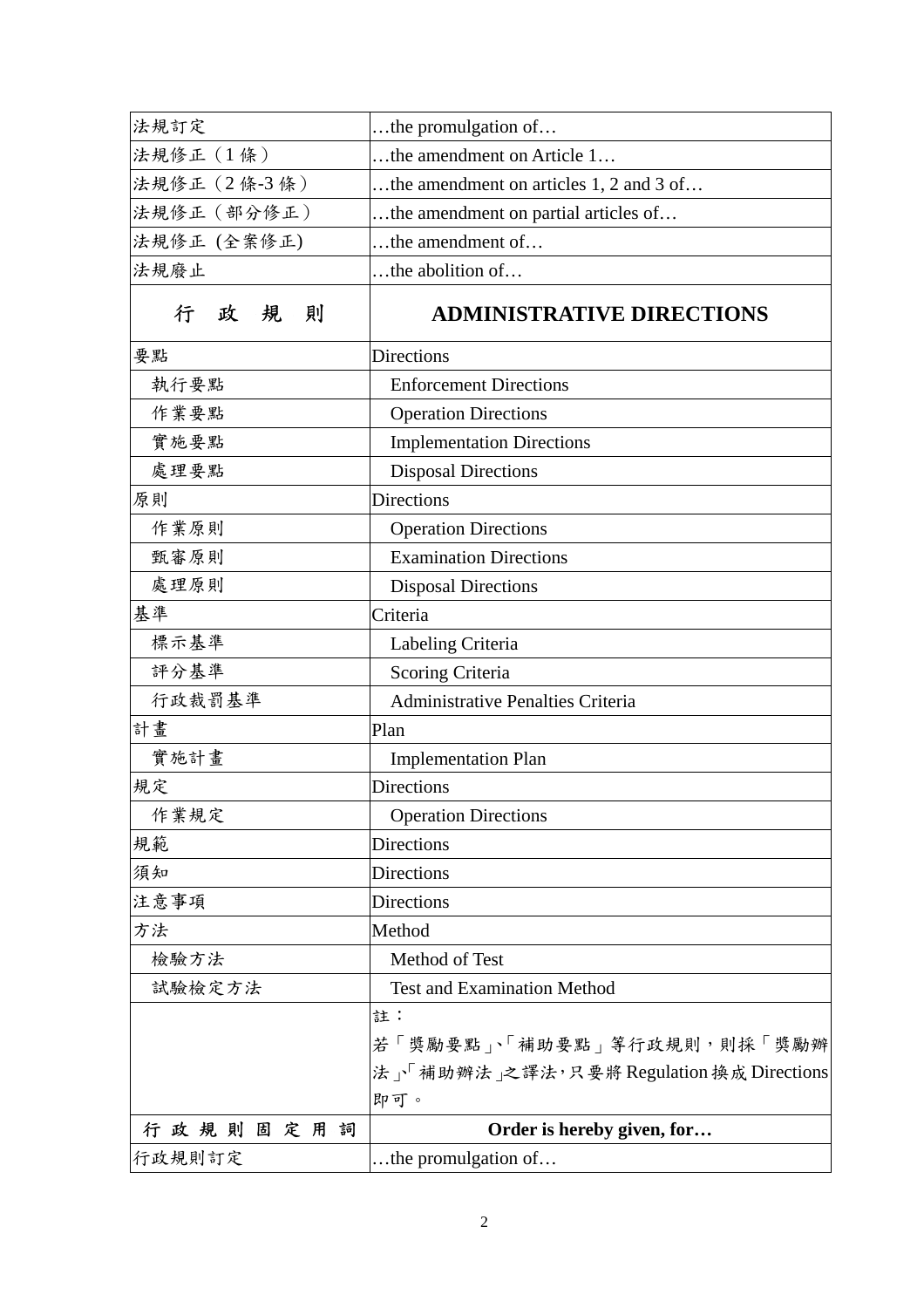| 專<br>載         | <b>Supplement II</b>                                                  |
|----------------|-----------------------------------------------------------------------|
| 載<br>特         | <b>Supplement I</b>                                                   |
| 核准             | Approval granted                                                      |
| 註銷             | The revocation                                                        |
| 變更             | alteration                                                            |
| 換發             | re-certification                                                      |
| 軍事法院判決         | disposition                                                           |
| 執照及執業登錄公告      | Approval granted                                                      |
| 懲戒、懲處公告        | Disciplinary action                                                   |
| 處<br>分         | <b>ENFORCEMENT DIRECTIVES</b>                                         |
| 廢止草案           | the abolition of                                                      |
| 法規修正草案 (全案修正)  | the draft amendment of                                                |
| 法規修正草案 (部分條文)  | the draft amendment on partial articles of                            |
| 法規修正草案 (2條-3條) | the draft amendment on Article 1, 2 and 3 of                          |
| 法規修正草案 (1條)    | the draft amendment on Article 1 of                                   |
| 訂定草案           | drafting                                                              |
| 法規草案預告         | Notice is hereby given, to commence a period of public<br>comment for |
| 一般處分之送達        | Notice is hereby given,                                               |
| 舉行聽證之公告        | public hearing                                                        |
| 依法規應刊登公告       | Notice is hereby given,                                               |
| 權限委任委託公告       | Notice is hereby given, forto be commissioned                         |
| 公示送達           | Notice served as public announcement,                                 |
| 公告及送達          | <b>NOTICES</b>                                                        |
| 核定             | Ratifying                                                             |
| 核釋             | Interpretive rule                                                     |
| 行政規則刪除         | the deletion onof                                                     |
| 行政規則廢止         | the abolition of                                                      |
| 行政規則修正 (全案修正)  | $$ the revision of $$                                                 |
| 行政規則修正 (部分規定)  | the revision on partial provisions of                                 |
| 行政規則修正 (2點-3點) | the revision on Paragraph 1, 2 and 3 of                               |
| 行政規則修正 (1點)    | the revision on Paragraph 1 of                                        |
| 行政規則增訂         | provisions/clauses in addition to                                     |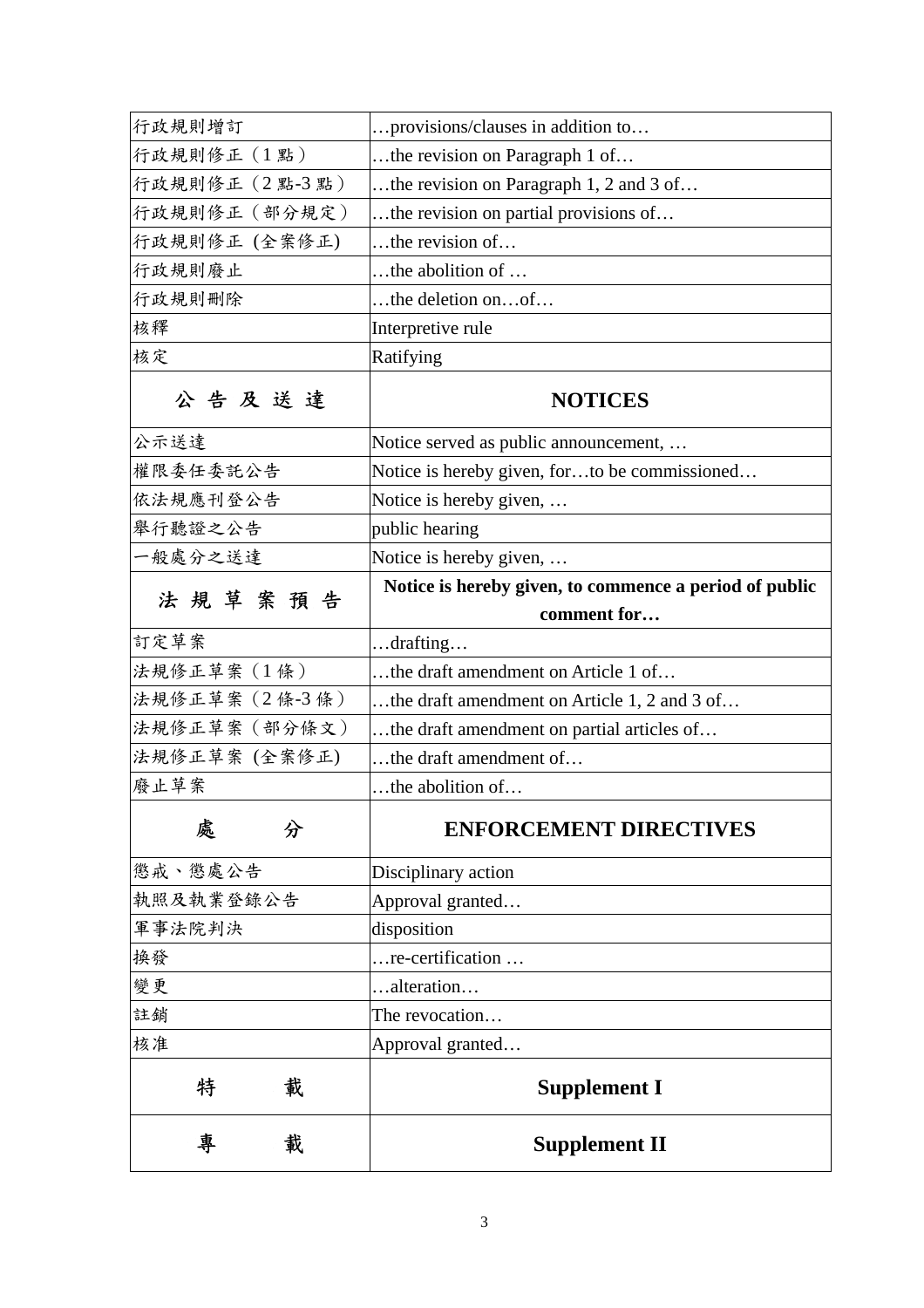| 轉<br>載 | <b>Supplement III</b>                          |
|--------|------------------------------------------------|
| 總統令    | Order is hereby given, for the promulgation of |
| 轉載法律制定 | $\ldots$ enactment to $\ldots$                 |
| 轉載法律增訂 | the clauses in addition                        |
| 轉載法律修正 | $\dots$ amendment of $\dots$ to                |
| 轉載法律刪除 | $$ deletion of $$ to                           |
| 轉載法律廢止 | abolition                                      |
| 其<br>他 | <b>OTHERS</b>                                  |
| 勘誤     | A corrigendum                                  |
| 更正     | A correction of error                          |

二、 公報編輯分類

| $\pmb{\mathcal{Z}}$<br>稱 | 準用<br>標<br>詞                                            |
|--------------------------|---------------------------------------------------------|
| 綜合行政篇                    | <b>GENERAL AFFAIRS</b>                                  |
| 内政篇                      | <b>INTERIOR AFFAIRS</b>                                 |
| 外交、國防及法務篇                | FOREIGN AFFAIRS, NATIONAL DEFENSE<br>AND LEGAL AFFAIRS  |
| 財政經濟篇                    | <b>FINANCE AND ECONOMIC AFFAIRS</b>                     |
| 教育文化篇                    | EDUCATION AND CULTURAL AFFAIRS                          |
| 交通建設篇                    | <b>TRANSPORTATION AND PUBLIC</b><br><b>CONSTRUCTION</b> |
| 農業環保篇                    | <b>AGRICULTURE AND ENVIRONMENTAL</b><br><b>AFFAIRS</b>  |
| 衛生勞動篇                    | PUBLIC HEALTH AND LABOR AFFAIRS                         |

三、 常用詞彙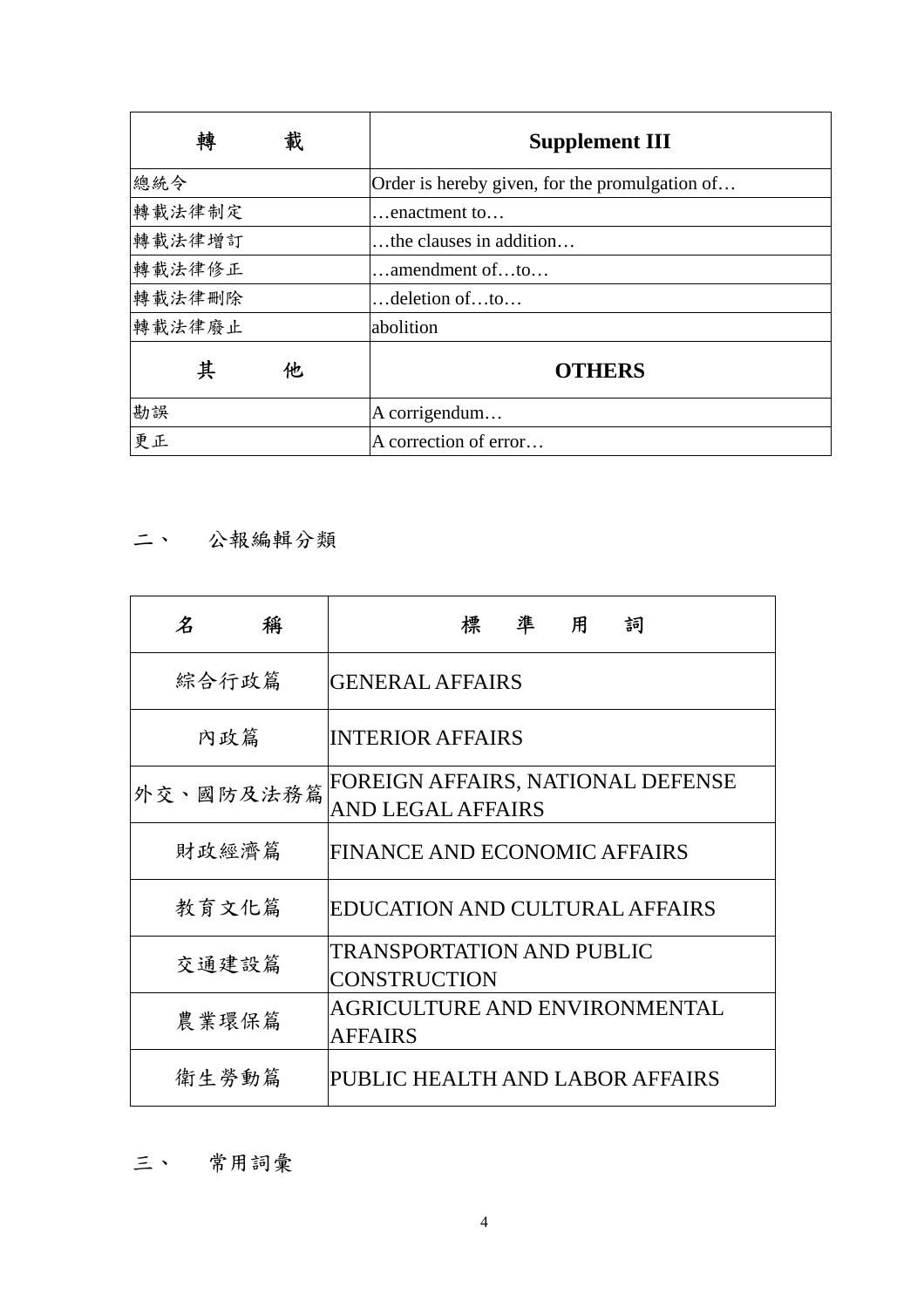| 名                | 稱                           | 標準用<br>詞                                                                |
|------------------|-----------------------------|-------------------------------------------------------------------------|
|                  | 公眾人物其姓名採習用之固定譯名(拼法),其餘人名原則採 |                                                                         |
| 人                | 名                           | 威妥瑪式拼音法 (Wade-Giles)。                                                   |
| 地                | 名                           | 依內政部「地名譯寫原則」辦理。                                                         |
|                  |                             | 英譯呈現方式以實際日期來表示,若以97年12月13日即                                             |
| 並自即日生效           |                             | 日生效為例則英譯為:                                                              |
|                  |                             | (amended/revised) regulations/directions take/taken into force          |
|                  |                             | from/since $13th$ , December 2008                                       |
|                  |                             | 英譯呈現方式以實際日期來表示,若以97年12月13日即                                             |
| 並自即日廢止           |                             | 日生效為例則英譯為:                                                              |
|                  |                             | abolition takes/taken into force from/since 13 <sup>th</sup> , December |
|                  |                             | 2008                                                                    |
| 自中華民國○年○         |                             | 英譯呈現方式以實際日期來表示,若以97年12月13日即                                             |
| 月○日生效            |                             | 日生效為例則英譯為:                                                              |
|                  |                             | (amended/revised) regulations/directions take/taken into                |
|                  |                             | force from/since 13 <sup>th</sup> , December 2008                       |
|                  |                             | 表件、一覽表或名單 英譯呈現方式以實際日期來表示,若以97年12月13日即                                   |
|                  |                             | 等,於公報類型被歸日生效為例則英譯為:                                                     |
| 類於法規或行政規         |                             | $(amended/revised)$ list(s)/table(s)<br>effective<br>become             |
| 則但不具其結構者         |                             | from/since $13th$ , December 2008                                       |
| (例如 table 或 list |                             |                                                                         |
| 等)               |                             |                                                                         |
| 附表               |                             | 對於附件的格式會因不同內容及結構而有所不同,但在機                                               |
| 附錄               |                             | 關未加以定義或提供的情況下,原則上呈現的選擇為                                                 |
| 附件               |                             | "appendix", 在不同的狀況下也使用"supplementary"及                                  |
|                  |                             | "attachment", 依詞彙所出現的脈絡來決定。                                             |
| 附表一              |                             | Appendix 1                                                              |
|                  |                             | 附表一、二、及三 Appendix 1, 2 and 3                                            |

## 四、 機關名稱

| 機     | 關 | 稱 |                        | 標 | 進 | 用 | 詞 |
|-------|---|---|------------------------|---|---|---|---|
| 綜合行政篇 |   |   | <b>GENERAL AFFAIRS</b> |   |   |   |   |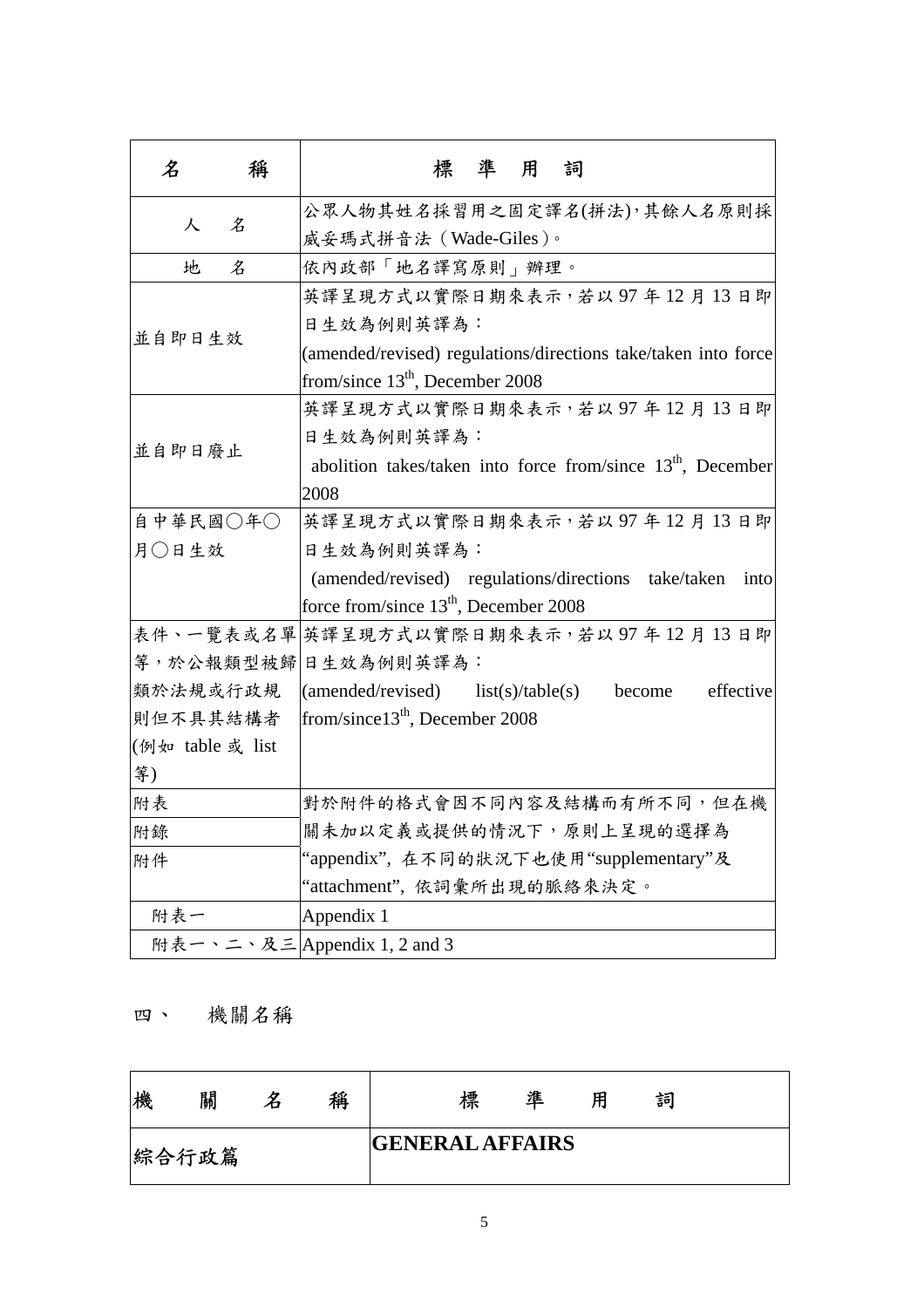| 行政院          | <b>EXECUTIVE YUAN</b>                        |
|--------------|----------------------------------------------|
| 立法院          | <b>LEGISLATIVE YUAN</b>                      |
| 司法院          | <b>JUDICIAL YUAN</b>                         |
| 考試院          | <b>EXAMINATION YUAN</b>                      |
| 監察院          | <b>CONTROL YUAN</b>                          |
| 行政院主計處       | DIRECTORATE-GENERAL OF BUDGET,               |
|              | ACCOUNTING AND STATISTICS, EXECUTIVE         |
|              | <b>YUAN</b>                                  |
| 行政院主計處電子處理   | <b>INFORMATION MANAGEMENT CENTER,</b>        |
| 資料中心         | <b>DGBAS</b>                                 |
| 行政院人事行政局     | CENTRAL PERSONNEL ADMINISTRATION,            |
|              | <b>EXECUTIVE YUAN</b>                        |
| 行政院人事行政局地方   | REGIONAL CIVIL SERVICE DEVELOPMENT           |
| 行政研習中心       | <b>INSTITUTE, CPA</b>                        |
| 行政院研究發展考核委員會 | RESEARCH, DEVELOPMENT AND EVALUATION         |
|              | COMMISSION, EXECUTIVE YUAN                   |
| 檔案管理局        | NATIONAL ARCHIVES ADMINISTRATION             |
| 行政院大陸委員會     | MAINLAND AFFAIRS COUNCIL, EXECUTIVE          |
|              | <b>YUAN</b>                                  |
| 臺灣省政府        | TAIWAN PROVINCIAL GOVERNMENT                 |
| 臺灣省諮議會       | TAIWAN PROVINCIAL CONSULTATIVE               |
|              | <b>COUNCIL</b>                               |
| 行政院國家資通安全會報  | NATIONAL INFORMATION AND                     |
|              | COMMUNICATION SECURITY TASKFORCE             |
| 行政院秘書處       | SECRETARIAT OF EXECUTIVE YUAN                |
| 行政院自由貿易港區協調委 | FREE PORT COORDINATION COMMITTEE,            |
| 員會           | <b>EXECUTIVE YUAN</b>                        |
| 財團法人二二八事件紀念基 | THE MEMORIAL FOUNDATION OF 228               |
| 金會           |                                              |
| 財團法人戒嚴時期不當叛亂 | FOUNDATION FOR COMPENSATION IMPROPER         |
| 暨匪諜審判案件補償基金會 | <b>VERDICTS ON SEDITION CASES DURING THE</b> |
|              | <b>MARTIAL LAW PERIOD</b>                    |
| 內政篇          | <b>INTERIOR AFFAIRS</b>                      |
|              |                                              |
| 内政部          | MINISTRY OF THE INTERIOR                     |
| 内政部警政署       | NATIONAL POLICE AGENCY, MINISTRY OF THE      |
|              | <b>INTERIOR</b>                              |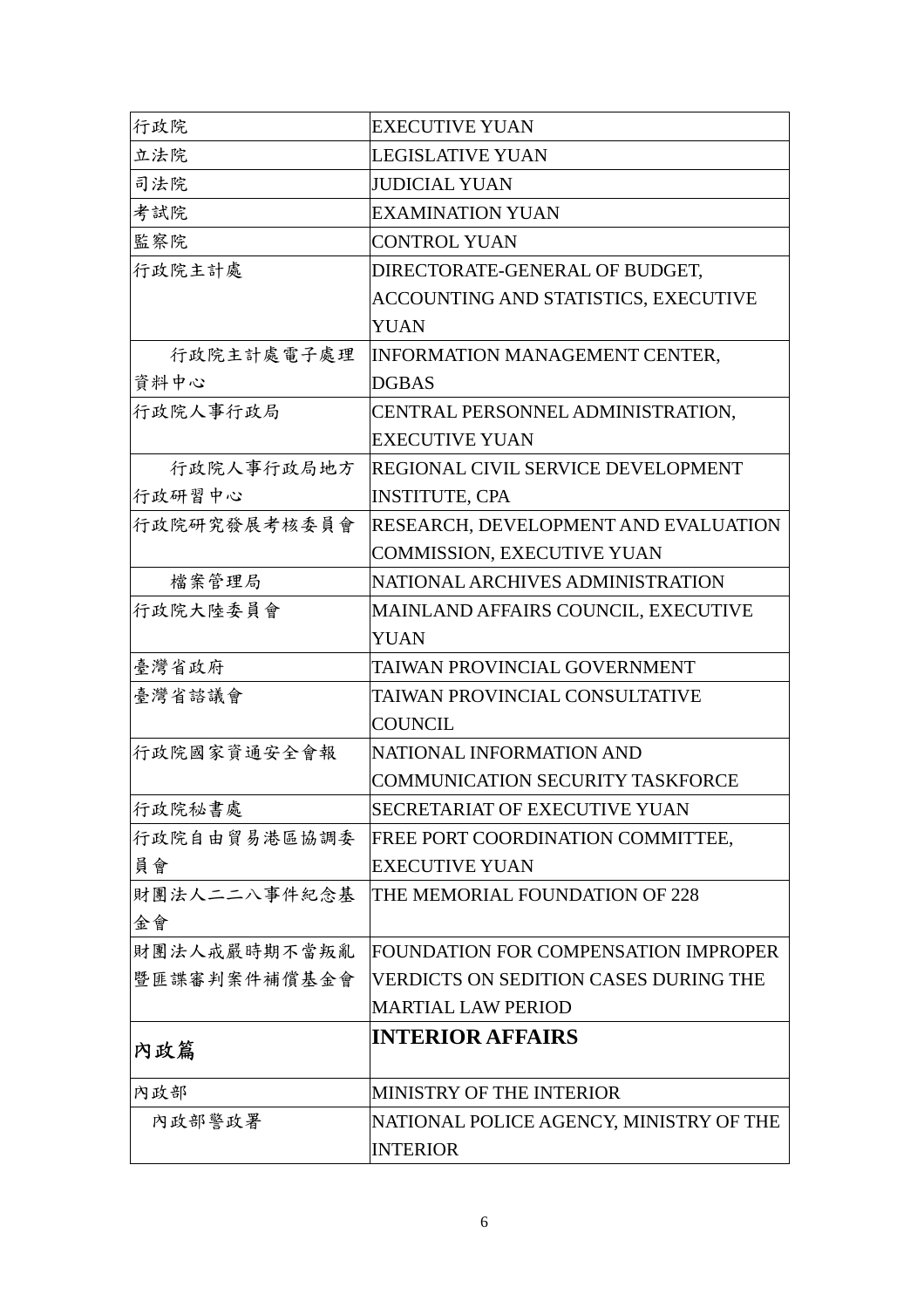| 內政部營建署     | CONSTRUCTION AND PLANNING AGENCY,      |
|------------|----------------------------------------|
|            | MINISTRY OF THE INTERIOR               |
| 內政部消防署     | NATIONAL FIRE AGENCY, MINISTRY OF THE  |
|            | <b>INTERIOR</b>                        |
| 内政部建築研究所   | ARCHITECHTURE AND BUILDING RESEARCH    |
|            | INSTITUTE, MINISTRY OF THE INTERIOR    |
| 内政部國土測繪中心  | NATIONAL LAND SURVEYING AND MAPPING    |
|            | CENTER, MINISTRY OF THE INTERIOR       |
| 内政部土地重劃工程局 | LAND READJUSTMENT ENGINEERING          |
|            | BUREAU, MINISTRY OF THE INTERIOR       |
| 內政部兒童局     | CHILD WELFARE BUREAU, MINISTRY OF THE  |
|            | <b>INTERIOR</b>                        |
| 內政部役政署     | CONSCRIPTION AGENCY, MINISTRY OF THE   |
|            | <b>INTERIOR</b>                        |
| 内政部入出國及移民署 | NATIONAL IMMIGRATION AGENCY, MINISTRY  |
|            | OF THE INTERIOR                        |
| 内政部空中勤務總隊  | NATIONAL AIRBORNE SERVICE CORPS,       |
|            | MINISTRY OF THE INTERIOR               |
| 中央警察大學     | <b>CENTRAL POLICE UNIVERSITY</b>       |
| 内政部北區老人之家  | NORTHERN REGION SENIOR CITIZEN'S HOME, |
|            | MINISTRY OF THE INTERIOR               |
| 内政部中區老人之家  | CENTRAL REGION SENIOR CITIZEN'S HOME,  |
|            | MINISTRY OF THE INTERIOR               |
| 内政部南區老人之家  | SOUTHERN REGION SENIOR CITIZEN'S HOME, |
|            | MINISTRY OF THE INTERIOR               |
| 内政部東區老人之家  | EASTERN REGION SENIOR CITIZEN'S HOME,  |
|            | MINISTRY OF THE INTERIOR               |
| 内政部澎湖老人之家  | PENGHU REGION SENIOR CITIZEN'S HOME,   |
|            | MINISTRY OF THE INTERIOR               |
| 内政部北區兒童之家  | NORTHERN REGION CHILDREN'S HOME,       |
|            | MINISTRY OF THE INTERIOR               |
| 内政部中區兒童之家  | CENTRAL REGION CHILDREN'S HOME,        |
|            | MINISTRY OF THE INTERIOR               |
| 内政部南區兒童之家  | SOUTHERN REGION CHILDREN'S HOME,       |
|            | MINISTRY OF THE INTERIOR               |
| 內政部南投啟智教養院 | NANTOU EDUCATION AND NURSING           |
|            | INSTITUTE, MINISTRY OF THE INTERIOR    |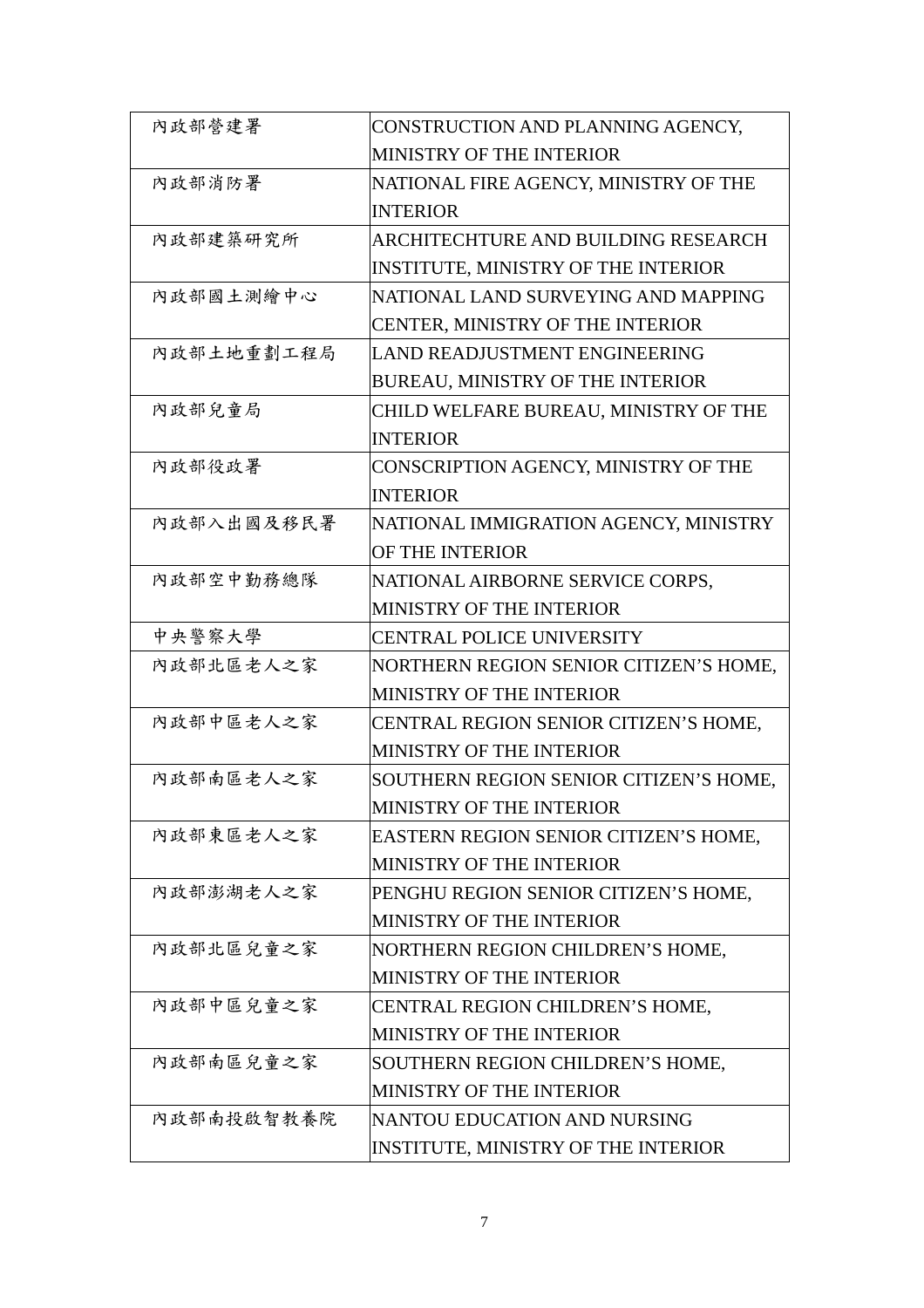| 內政部雲林教養院    | YUNLIN EDUCATION AND NURSING                |
|-------------|---------------------------------------------|
|             | INSTITUTE, MINISTRY OF THE INTERIOR         |
| 內政部臺南教養院    | TAINAN EDUCATION AND NURSING                |
|             | <b>INSTITUTE, MINISTRY OF THE INTERIOR</b>  |
| 宜蘭教養院籌備處    | YILAN EDUCATION AND NURSING INSTITUTE       |
|             | PROVISIONAL OFFICE, MINISTRY OF THE         |
|             | <b>INTERIOR</b>                             |
| 古坑教養院籌備處    | <b>GUKENG EDUCATION AND NURSING</b>         |
|             | INSTITUTE PROVISIONAL OFFICE, MINISTRY      |
|             | OF THE INTERIOR                             |
| 少年之家        | <b>ADOLESCENTS' HOME</b>                    |
| 彰化老人養護中心    | CHANGHUA NURSING HOME, MINISTRY OF          |
|             | THE INTERIOR                                |
| 政黨審議委員會     | POLITICAL PARTY REGISTRATION REIVEW         |
|             | <b>COMMITTEE</b>                            |
| 行政院海岸巡防署    | COAST GUARD ADMINISTRATION, EXECUTIVE       |
|             | <b>YUAN</b>                                 |
| 海岸巡防總局      | COASTAL PATROL DIRECTORATE GENERAL          |
| 海洋巡防總局      | <b>MARITIME PATROL DIRECTORATE GENERAL</b>  |
| 行政院原住民族委員會  | COUNCIL OF INDIGENOUS PEOPLES,              |
|             | <b>EXECUTIVE YUAN</b>                       |
| 行政院原住民族委員會文 | CULTURAL PARK ADMINISTRATION, COUNCIL       |
| 化園區管理局      | OF INDIGENOUS PEOPLES, EXECUTIVE YUAN       |
| 行政院客家委員會    | COUNCIL FOR HAKKA AFFAIRS, EXECUTIVE        |
|             | <b>YUAN</b>                                 |
| 行政院客家委員會臺灣客 | PROVISIONAL OFFICE OF TAIWAN HAKKA          |
| 家文化中心籌備處    | CULTURAL CENTER, COUNCIL FOR HAKKA          |
|             | AFFAIRS, EXECUTIVE YUAN                     |
| 中央選舉委員會     | <b>CENTRAL ELECTION COMMISSION</b>          |
|             | FOREIGN AFFAIRS, NATIONAL                   |
| 外交、國防及法務篇   | <b>DEFENSE AND LEGAL AFFAIRS</b>            |
| 外交部         | <b>MINISTRY OF FOREIGN AFFAIRS</b>          |
| 外交領事人員講習所   | FOREIGN SERVICE INSTITUTE                   |
| 外交部領事事務局    | <b>BUREAU OF CONSULAR AFFAIRS, MINISTRY</b> |
|             | OF FOREIGN AFFAIRS                          |
| 國防部         | MINISTRY OF NATIONAL DEFENSE                |
| 法務部         | <b>MINISTRY OF JUSTICE</b>                  |
| 台灣高等法院檢察署   | TAIWAN HIGH PROSECUTORS OFFICE              |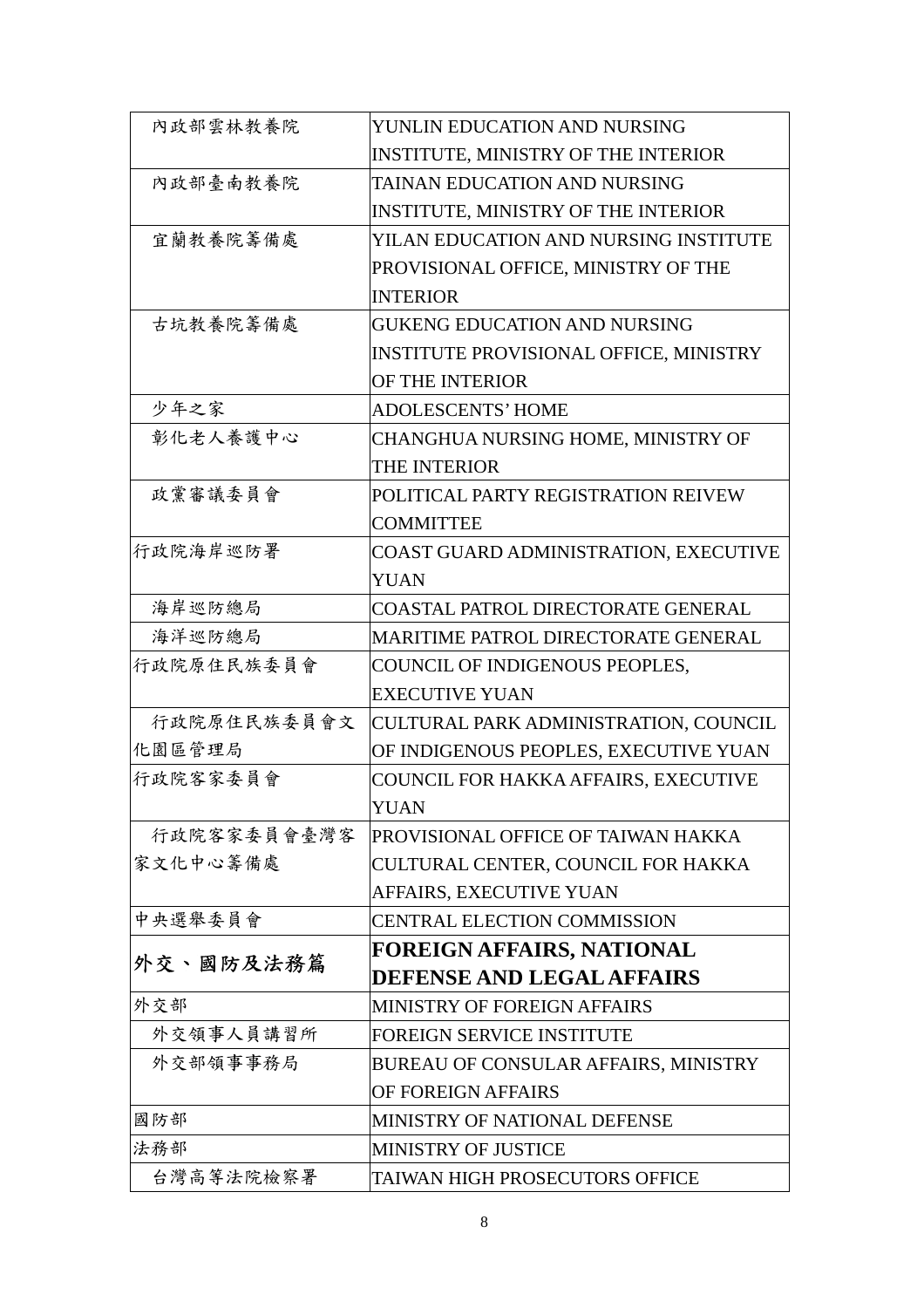| 最高法院檢察署      | <b>SUPREME PROSECUTORS OFFICE</b>        |
|--------------|------------------------------------------|
| 法務部調查局       | <b>INVESTIGATION BUREAU, MINISTRY OF</b> |
|              | <b>JUSTICE</b>                           |
| 行政執行署        | ADMINISTRATIVE ENFORCEMENT AGENCY        |
| 司法官訓練所       | TRAINING INSTITUTE FOR JUDGES AND        |
|              | <b>PROSECUTORS</b>                       |
| 法醫研究所        | <b>FORENSIC MEDICINE INSTITUTE</b>       |
| 矯正人員訓練所      | TRAINING INSTITUTE FOR CORRECTIONAL      |
|              | <b>OFFICERS</b>                          |
| 僑務委員會        | <b>OVERSEAS COMPATRIOT AFFAIRS</b>       |
|              | <b>COMMISSION</b>                        |
| 行政院國軍退除役官兵輔導 | VETERAN AFFAIRS COMMISSION, EXECUTIVE    |
| 委員會          | <b>YUAN</b>                              |
| 財政經濟篇        | <b>FINANCE AND ECONOMIC AFFAIRS</b>      |
|              |                                          |
| 財政部          | <b>MINISTRY OF FINANCE</b>               |
| 臺灣銀行         | <b>BANK OF TAIWAN</b>                    |
| 臺灣土地銀行       | <b>LAND BANK OF TAIWAN</b>               |
| 合作金庫銀行       | TAIWAN COOPERATIVE BANK                  |
| 財政部財稅資料中心    | FINANCIAL DATA CENTER, MINISTRY OF       |
|              | <b>FINANCE</b>                           |
| 財政部關稅總局      | DIRECTORATE GENERAL OF CUSTOMS,          |
|              | <b>MINISTRY OF FINANCE</b>               |
| 財政部基隆關稅局     | KEELUNG CUSTOMS OFFICE, MINISTRY OF      |
|              | <b>FINANCE</b>                           |
| 財政部臺北關稅局     | TAIPEI CUSTOMS OFFICE, MINISTRY OF       |
|              | <b>FINANCE</b>                           |
| 財政部臺中關稅局     | TAICHUNG CUSTOMS OFFICE, MINISTRY OF     |
|              | <b>FINANCE</b>                           |
| 財政部高雄關稅局     | KAOHSIUNG CUSTOMS OFFICE, MINISTRY OF    |
|              | <b>FINANCE</b>                           |
| 財政部臺灣省北區國稅局  | NATIONAL TAX ADMINISTRATION OF           |
|              | NORTHERN TAIWAN PROVINCE, MINISTRY OF    |
|              | <b>FINANCE</b>                           |
| 財政部臺灣省中區國稅局  | NATIONAL TAX ADMINISTRATION OF           |
|              | CENTRAL TAIWAN PROVINCE, MINISTRY OF     |
|              | <b>FINANCE</b>                           |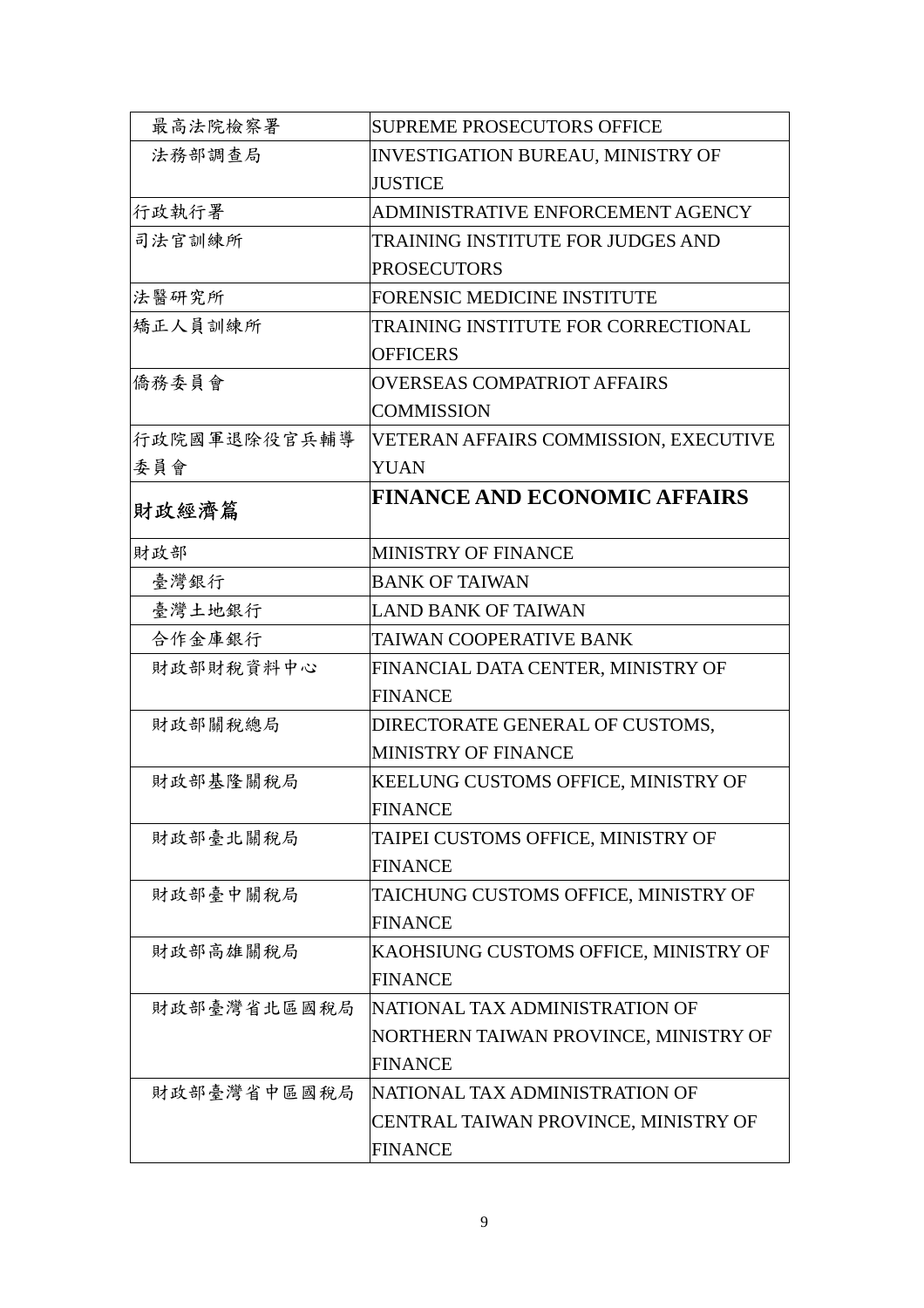| 財政部臺灣省南區國稅局 | NATIONAL TAX ADMINISTRATION OF         |
|-------------|----------------------------------------|
|             | SOUTHERN TAIWAN PROVINCE, MINISTRY OF  |
|             | <b>FINANCE</b>                         |
| 財政部印刷廠      | PRINGING PLANT, MINISTRY OF FINANCE    |
| 臺灣菸酒股份有限公司  | TAIAWN TOBACCO AND LIQUOR              |
|             | <b>CORPORTATION</b>                    |
| 經濟部         | MINISTRY OF ECONOMIC AFFAIRS           |
| 經濟部國際貿易局    | BUREAU OF FOREIGN TRADE, MINISTRY OF   |
|             | <b>ECONOMIC AFFAIRS</b>                |
| 經濟部工業局      | INDUSTRIAL DEVELOPMENT BUREAU,         |
|             | MINISTRY OF ECONOMIC AFFAIRS           |
| 經濟部中小企業處    | SMALL AND MEDIUM ENTERPRISE            |
|             | ADMINISTRATION, MINISTRY OF ECONOMIC   |
|             | <b>AFFAIRS</b>                         |
|             |                                        |
|             |                                        |
| 經濟部中央地質調查所  | CENTRAL GEOLOGICAL SURVEY, MINISTRY OF |
|             | <b>ECONOMIC AFFAIRS</b>                |
| 經濟部加工出口區管理處 | EXPORT PROCESSING ZONE ADMINISTRATION, |
|             | MINISTRY OF ECONOMIC AFFAIRS           |
| 經濟部投資審議委員會  | <b>INVESTMENT BOARD, MINISTRY OF</b>   |
|             | <b>ECONOMIC AFFAIRS</b>                |
| 經濟部國營事業委員會  | STATE-OWNED ENTERPRISE COMMISSION,     |
|             | MINISTRY OF ECONOMIC AFFAIRS           |
| 经濟部貿易調查委員會  | <b>INTERNATIONAL TRADE COMMISSION</b>  |
|             | MINISTRY OF ECONOMIC AFFAIRS           |
| 經濟部標準檢驗局    | BUREAU OF STANDARDS, MINISTRY OF       |
|             | <b>ECONOMIC AFFAIRS</b>                |
| 經濟部智慧財產局    | INTELLECTURAL PROPERTY OFFICE,         |
|             | MINISTRY OF ECONOMIC AFFAIRS           |
| 經濟部臺北水源特定區管 | TAIPEI WATER MANAGEMENT OFFICE,        |
| 理委員會        | MINISTRY OF ECONOMIC AFFAIRS           |
| 經濟部礦務局      | BUREAU OF MINES, MINISTRY OF ECONOMIC  |
|             | <b>AFFAIRS</b>                         |
| 經濟部水利署      | WATER RESOURCES AGENCY, MINISTRY OF    |
|             | <b>ECONOMIC AFFAIRS</b>                |
| 經濟部能源局      | BUREAU OF ENERGY, MINISTRY OF ECONOMIC |
|             | <b>AFFAIRS</b>                         |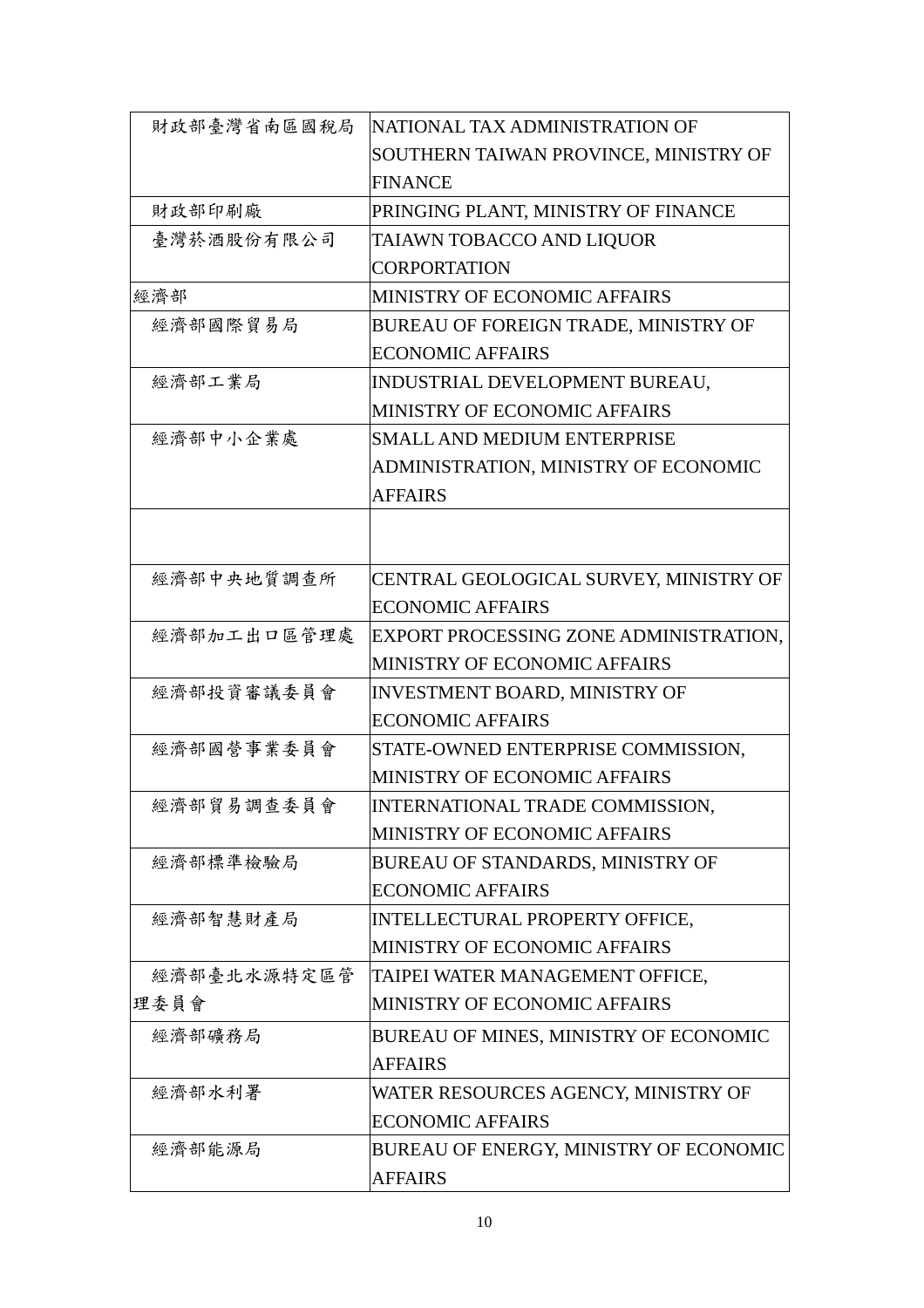| 臺灣糖業股份有限公司       | TAIWAN SUGAR CORPORATION                     |
|------------------|----------------------------------------------|
| 臺灣電力股份有限公司       | <b>TAIWAN POWER COMPANY</b>                  |
| 中國石油股份有限公司       | <b>CHINESE PETROLEUM CORPORATION</b>         |
| 中國造船股份有限公司       | <b>CHINA SHIPBUILDING CORPORATION</b>        |
| 臺鹽實業股份有限公司       | <b>TAIWAN SALT COMPANY</b>                   |
| 漢翔航空工業股份有限公      | AEROSPACE INDUSTRIAL DEVELOPMENT             |
| 司                | <b>CORPORATION</b>                           |
| 臺灣中興紙業股份有限公<br>司 | TAIWAN CHUNG HSING PAPER CORPORATION         |
| 臺灣省農工企業股份有限      | TAIWAN AGRICULTURE INDUSTRIAL                |
| 公司               | <b>COMPANY</b>                               |
| 高雄硫酸錏股份有限公司      | <b>KAOHSIUNG AMMONIUM SULPHATE</b>           |
|                  | <b>COMPANY</b>                               |
| 唐榮鐵工廠股份有限公司      | TANG ENG IRON WORKS CO., LTD.                |
| 臺灣省自來水股份有限公      | <b>TAIWAN WATER CORPORATION</b>              |
| 司                |                                              |
| 經濟部專業人員研究中心      | PROFESSIONAL TRAINING CENTER, MINISTRY       |
|                  | OF ECONOMIC AFFAIRS                          |
| 經濟部商業司           | DEPARTMENT OF COMMERCE, MINISTRY OF          |
|                  | <b>ECONOMIC AFFAIRS</b>                      |
| 經濟部中部辦公室         | CENTRAL REGION OFFICE, MINISTRY OF           |
|                  | <b>ECONOMIC AFFAIRS</b>                      |
| 中央銀行             | CENTRAL BANK OF THE REPUBLIC OF CHINA        |
|                  | (TAIWAN)                                     |
| 行政院經濟建設委員會       | <b>COUNCIL FOR ECONOMIC PLANNING AND</b>     |
|                  | DEVELOPMENT, EXECUTIVE YUAN                  |
| 行政院公平交易委員會       | FAIR TRADE COMMISSION, EXECUTIVE YUAN        |
| 行政院消費者保護委員會      | CONSUMER PROTECTION COMMISSION,              |
|                  | <b>EXECUTIVE YUAN</b>                        |
| 行政院金融監督管理委員會     | FINANCIAL SUPERVISORY COMMISSION,            |
|                  | <b>EXECUTIVE YUAN</b>                        |
| 行政院金融監督管理委員      | <b>BANKING BUREAU, FINANCIAL SUPERVISORY</b> |
| 會銀行局             | <b>COMMISSION, EXECUTIVE YUAN</b>            |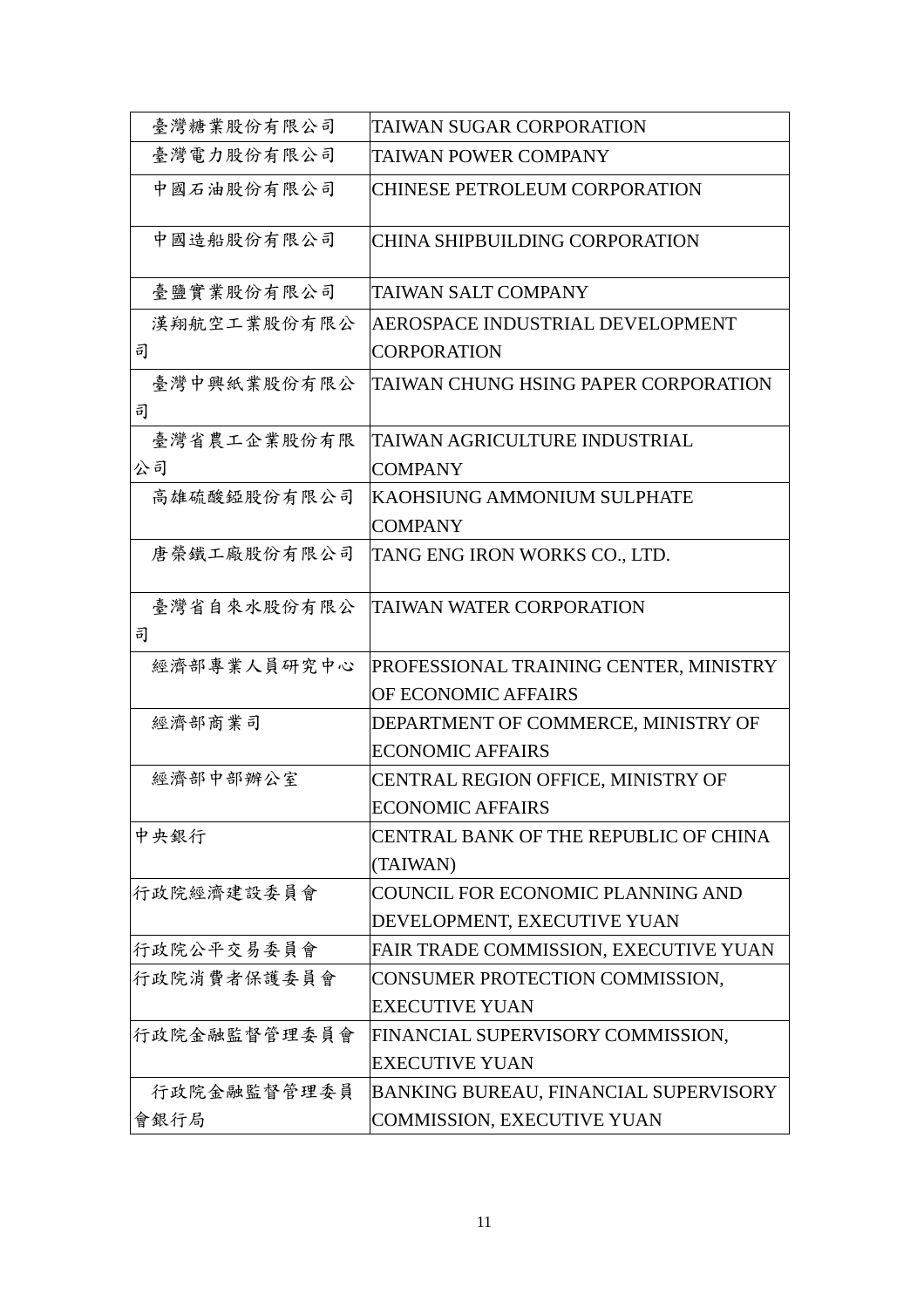| 行政院金融監督管理委員 | SECURITIES AND FUTURES BUREAU,         |
|-------------|----------------------------------------|
| 會證券期貨局      | FINANCIAL SUPERVISORY COMMISSION,      |
|             | <b>EXECUTIVE YUAN</b>                  |
| 行政院金融監督管理委員 | <b>INSURANCE BUREAU, FINANCIAL</b>     |
| 會保險局        | SUPERVISORY COMMISSION, EXECUTIVE      |
|             | <b>YUAN</b>                            |
| 行政院金融監督管理委員 | FINANCIAL EXAMINATION BUREAU,          |
| 會檢查局        | FINANCIAL SUPERVISORY COMMISSION,      |
|             | <b>EXECUTIVE YUAN</b>                  |
| 教育文化篇       | <b>EDUCATION AND CULTURAL AFFAIRS</b>  |
| 教育部         | <b>MINISTRY OF EDUCATION</b>           |
| 國立編譯館       | NATIONAL TRANSLATION AND COMPILATION   |
|             | <b>CENTER</b>                          |
| 國立中央圖書館臺灣分館 | NATIONAL TAIWAN LIBRARY                |
|             |                                        |
| 國立歷史博物館     | NATIONAL MUSEUM OF HISTORY             |
| 國立臺灣科學教育館   | NATIONAL TAIWAN SCIENCE EDUCATION      |
|             | <b>CENTER</b>                          |
| 國立教育資料館     | NATIONAL EDUCATION INFORMATION         |
|             | <b>CENTER</b>                          |
| 國立臺灣藝術教育館   | NATIONAL TAIWAN ART EDUCATION CENTER   |
| 國立中國醫藥研究所   | NATIONAL INSTITUTE OF CHINESE MEDICINE |
| 國立國父紀念館     | NATIONAL SUN YAT-SEN MEMORIAL HALL     |
| 國立臺灣民主紀念館   | NATIONAL TAIWAN DEMOCRACY MEMORIAL     |
|             | <b>HALL</b>                            |
| 國立自然科學博物館   | NATIONAL MUSEUM OF NATURAL SCIENCE     |
| 國立海洋科技博物館籌備 | NATIONAL MUSEUM OF MARINE SCIENCE AND  |
| 處           | <b>TECHNOLOGY PROVISIONAL OFFICE</b>   |
| 國立中正文化中心    | NATIONAL JHONGJHENG CULTURAL CENTER    |
| 國立國光劇團      | NATIONAL GUOGUANG OPERA COMPANY        |
| 國家圖書館       | NATIONAL CENTRAL LIBRARY               |
| 國立科學工藝博物館   | NATIONAL SCIENCE AND TECHNOLOGY        |
|             | <b>MUSEUM</b>                          |
| 國立教育廣播電臺    | NATIONAL EDUCATION RADIO               |
| 國立新竹社會教育館   | NATIONAL HSINCHU SOCIAL EDUCATION      |
|             | <b>CENTER</b>                          |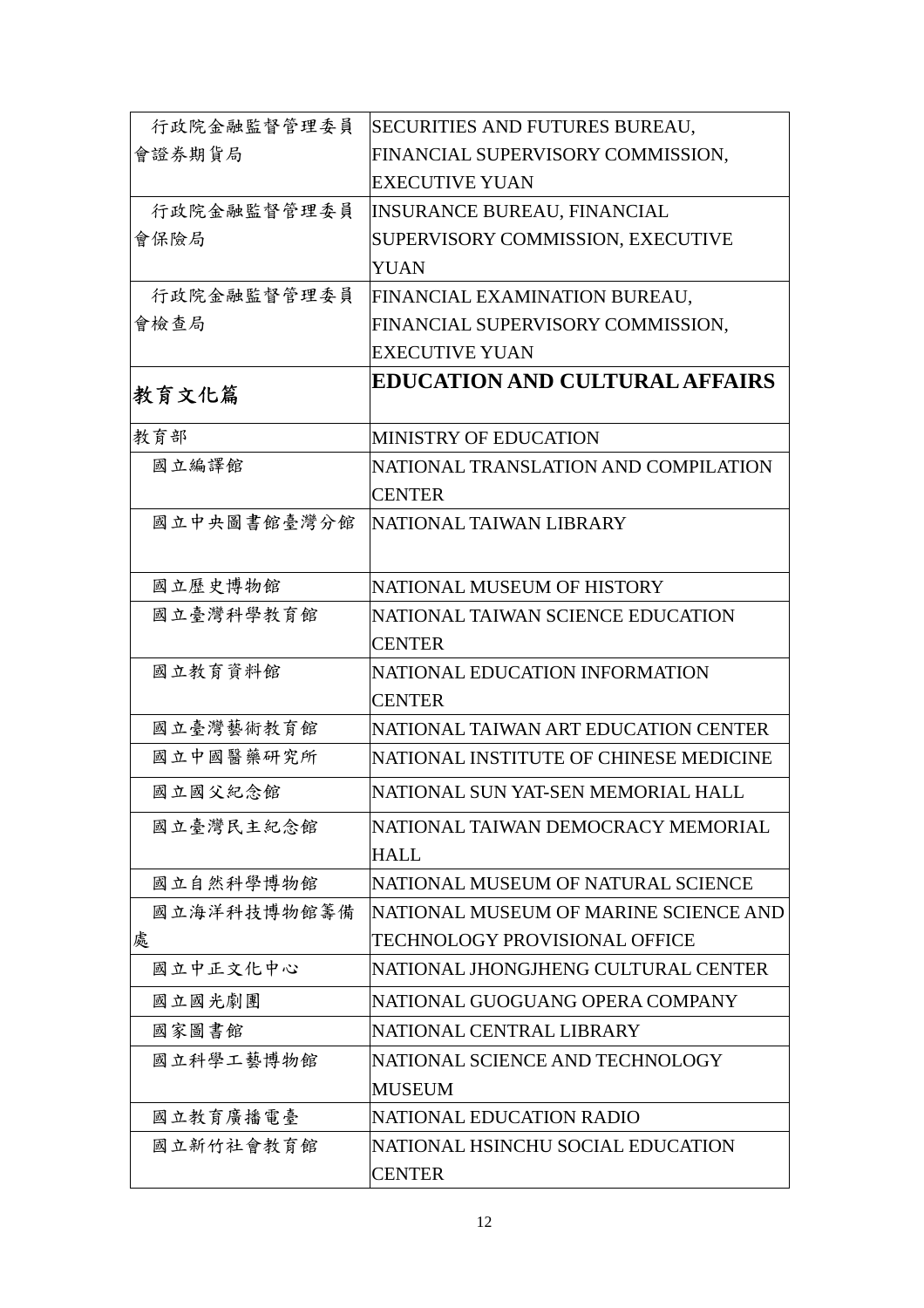| 國立彰化社會教育館   | NATIONAL CHANGHUA SOCIAL EDUCATION        |
|-------------|-------------------------------------------|
|             | <b>CENTER</b>                             |
| 國立臺南社會教育館   | NATIONAL TAINAN SOCIAL EDUCATION          |
|             | <b>CENTER</b>                             |
| 國立臺東社會教育館   | NATIONAL TAITUNG SOCIAL EDUCATION         |
|             | <b>CENTER</b>                             |
| 臺灣省中等學校教師研習 | TAIWAN SECONDARY EDUCATION TEACHERS       |
| 會           | <b>TRAINING CENTER</b>                    |
| 國立海洋生物博物館   | NATIONAL MUSEUM OF MARINE BIOLOGY         |
| 國立教育研究院籌備處  | NATIONAL INSTITUTE OF EDUCATION           |
|             | <b>RESEARCH PROVISIONAL OFFICE</b>        |
| 國立鳳凰谷鳥園     | NATIONAL FONGHUANGGU BIRD PARK            |
| 國立臺灣史前文化博物館 | NATIONAL MUSEUM OF PREHISTORY             |
|             |                                           |
| 蒙藏委員會       | <b>MONGOLIAN AND TIBETAN AFFAIRS</b>      |
|             | <b>COMMISSION</b>                         |
| 行政院新聞局      | GOVERNMENT INFORMATION OFFICE,            |
|             | <b>EXECUTIVE YUAN</b>                     |
| 國立故宮博物院     | <b>NATIONAL PALACE MUSEUM</b>             |
| 行政院國家科學委員會  | NATIONAL SCIENCE COUNCIL, EXECUTIVE       |
|             | <b>YUAN</b>                               |
| 科學工業園區管理局   | <b>SCIENCE PARK ADMINISTRATION</b>        |
| 科學技術資料中心    | <b>SCIENCE AND TECHNOLOGY INFORMATION</b> |
|             | <b>CENTER</b>                             |
| 精密儀器發展中心    | PRECISION INSTRUMENT DEVELOPMENT          |
|             | <b>CENTER</b>                             |
| 南部科學工業園區管理局 | SOUTHERN TAIWAN SCIENCE PARK              |
|             | <b>ADMINISTRATION</b>                     |
| 國家高速電腦中心    | NATIONAL CENTER FOR HIGH PERFORMANCE      |
|             | <b>COMPUTING</b>                          |
| 中部科學工業園區開發籌 | <b>CENTRAL TAIWAN SCIENCE PARK</b>        |
| 備處          | PROVISIONAL OFFICE                        |
| 駐澳大利亞代表處科技組 | SCIENCE AND TECHNOLOGY DIVISION, TAIPEI   |
|             | ECONOMIC&CULTURAL OFFICE IN AUSTRALIA     |
| 行政院國家科學委員會中 | <b>CENTRAL TAIWAN SCIENCE PARK</b>        |
| 部科學工業園區管理局  | ADMINISTRATION, NATIONAL SCIENCE          |
|             | COUNCIL, EXECUTIVE YUAN                   |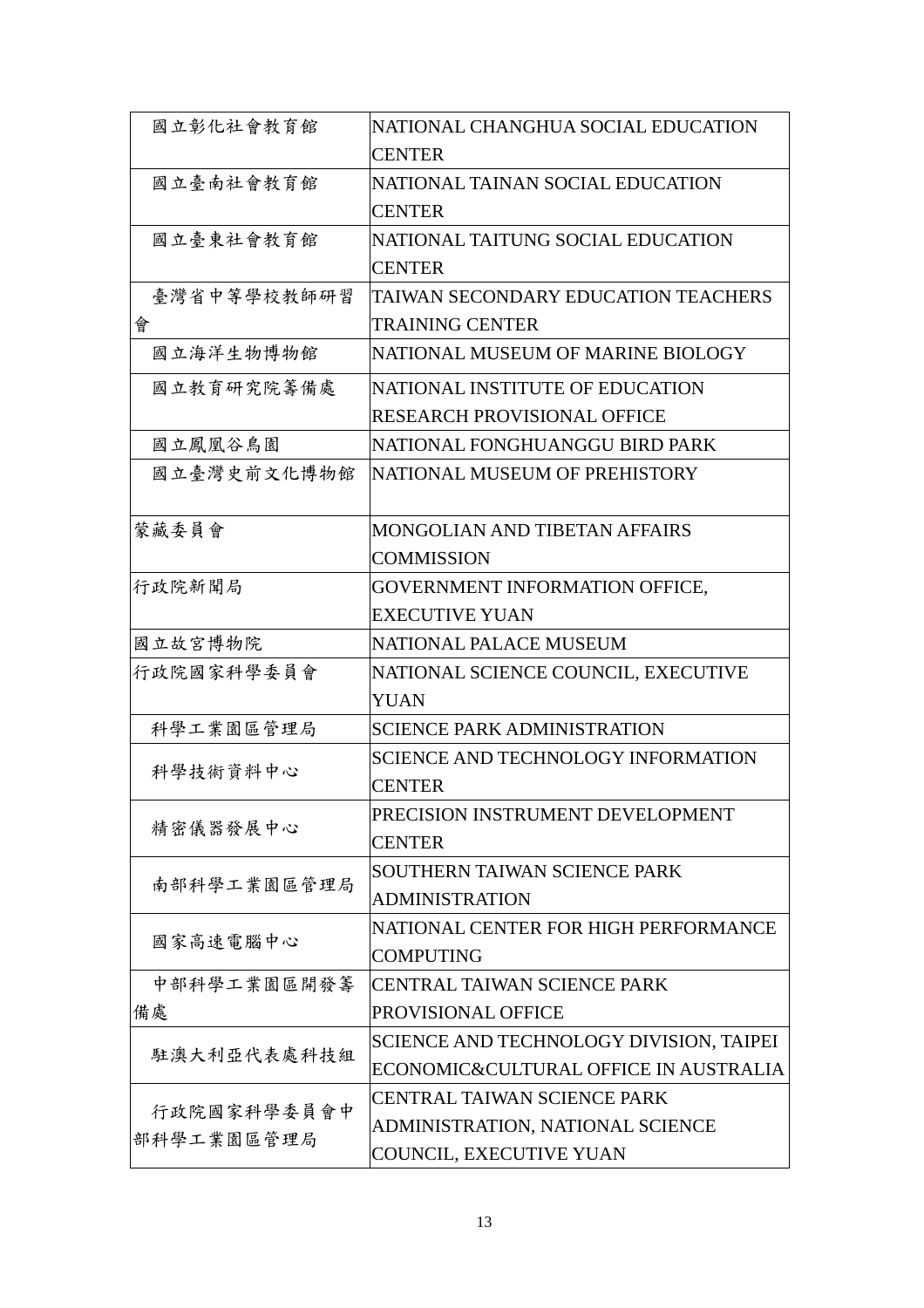| 行政院青年輔導委員會  | NATIONAL YOUTH COMMISSION, EXECUTIVE     |
|-------------|------------------------------------------|
|             | <b>YUAN</b>                              |
| 行政院文化建設委員會  | COUNCIL FOR CULTURAL AFFAIRS,            |
|             | <b>EXECUTIVE YUAN</b>                    |
| 行政院文化建設委員會文 | <b>CULTURAL HERITAGE OF HEADQUARTERS</b> |
| 化資產總管理處籌備處  | ADMINISTRATION, COUNCIL FOR CULTURAL     |
|             | AFFAIRS, EXECUTIVE YUAN                  |
| 國立傳統藝術中心    | NATIONAL CENTER OF TRADITIONAL ARTS      |
| 國家臺灣文學館     | NATIONAL MUSEUM OF TAIWAN LITERATURE     |
| 國立臺灣博物館     | NATIONAL TAIWAN MUSEUM                   |
| 國立臺中圖書館     | NATIONAL TAICHUNG LIBRARY                |
| 國立臺灣交響樂團    | NATIONAL TAIWAN SYMPHONY ORCHESTRA       |
| 國立臺灣美術館     | NATIONAL TAIWAN MUSEUM OF FINE ARTS      |
| 國立臺灣工藝研究所   | NATIONAL TAIAWN CRAFT RESEARCH           |
|             | <b>INSTITUTE</b>                         |
| 國立臺灣歷史博物館   | NATIONAL MUSEUM OF TAIWAN HISTORY        |
| 行政院體育委員會    | SPORTS AFFAIRS COUNCIL, EXECUTIVE YUAN   |
|             | <b>TRANSPORTATION AND PUBLIC</b>         |
|             |                                          |
| 交通建設篇       | <b>CONSTRUCTION</b>                      |
| 交通部         | MINISTRY OF TRANSPORTATION AND           |
|             | <b>COMMUNICATIONS</b>                    |
| 交通部臺灣區國道高速公 | NATIONAL EXPRESSWAY BUREAU, MINISTRY     |
| 路局          | OF TRANSPORTATION AND COMMUNICATIONS     |
| 交通部民用航空局    | CIVIL AERONAUTICS ADMINISTRATION,        |
|             | MINISTRY OF TRANSPORTATION AND           |
|             | <b>COMMUNICATIONS</b>                    |
| 中央氣象局       | <b>CENTRAL WEATHER BUREAU</b>            |
| 交通部觀光局      | TOURISM BUREAU, MINISTRY OF              |
|             | TRANSPORTATION AND COMMUNICATIONS        |
| 交通部運輸研究所    | INSTITUTE OF TRANSPORTATION, MINISTRY    |
|             | OF TRANSPORTATION AND COMMUNICATIONS     |
| 交通部臺灣區國道新建工 | INATIONAL EXPRESSWAY ENGINEERING         |
| 程局          | BUREAU, MINISTRY OF TRANSPORTATION AND   |
|             | <b>COMMUNICATIONS</b>                    |
| 交通部高速鐵路工程局  | BUREAU OF HIGH SPEED RAIL, MINISTRY OF   |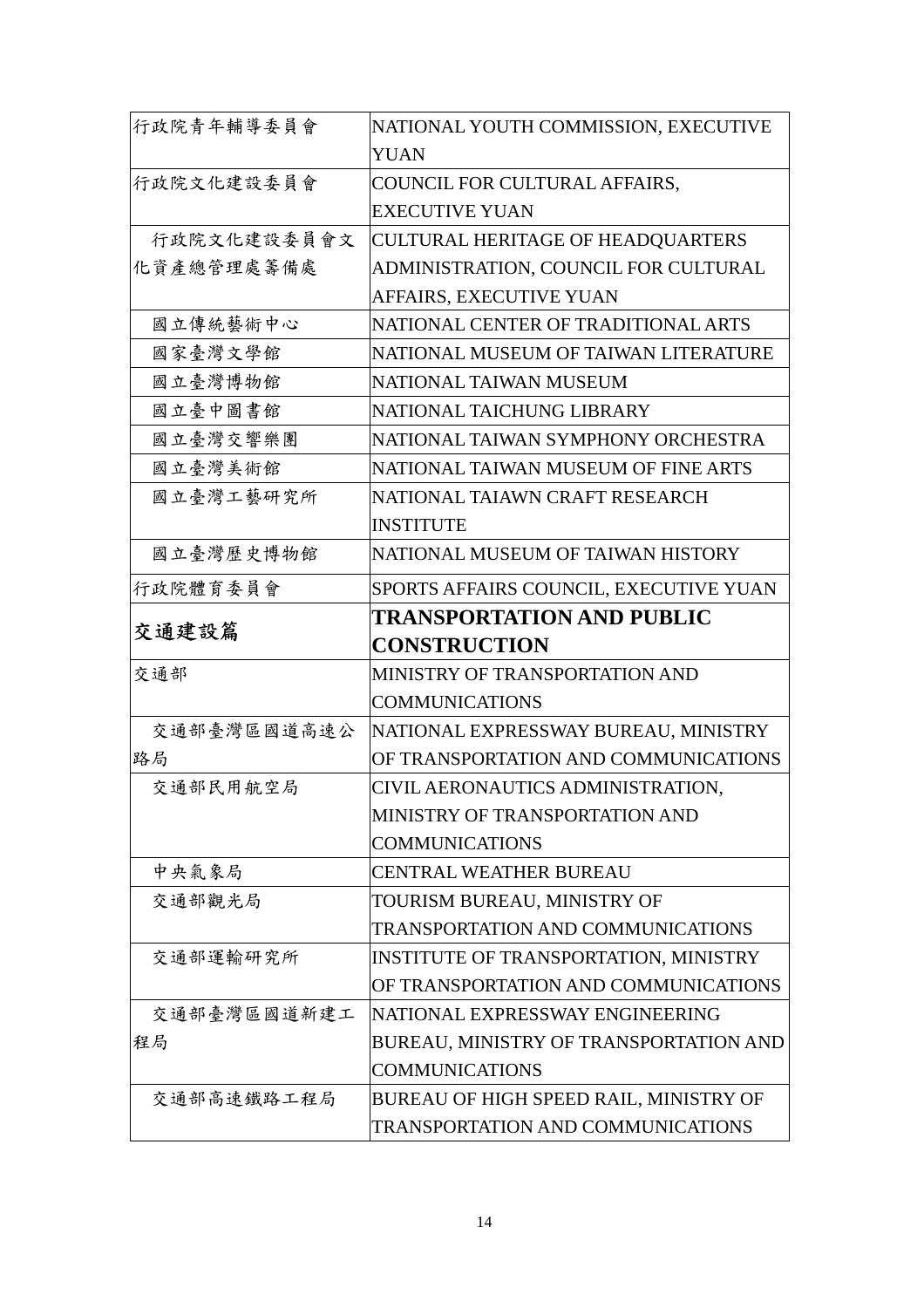| 交通部臺灣鐵路管理局  | TAIWAN RAILWAYS ADMINISTRATION,          |
|-------------|------------------------------------------|
|             | MINISTRY OF TRANSPORTATION AND           |
|             | <b>COMMUNICATIONS</b>                    |
| 交通部基隆港務局    | KEELUNG HARBOR BUREAU, MINISTRY OF       |
|             | TRANSPORTATION AND COMMUNICATIONS        |
| 交通部臺中港務局    | TAICHUNG HARBOR BUREAU, MINISTRY OF      |
|             | TRANSPORTATION AND COMMUNICATIONS        |
| 交通部花蓮港務局    | HUALIAN HARBOR BUREAU, MINISTRY OF       |
|             | TRANSPORTATION AND COMMUNICATIONS        |
| 交通部高雄港務局    | KAOHSIUNG HARBOR BUREAU, MINISTRY OF     |
|             | <b>TRANSPORTATION AND COMMUNICATIONS</b> |
| 交通部鐵路改建工程局  | RAILWAY RECONSTRUCTION BUREAU,           |
|             | MINISTRY OF TRANSPORTATION AND           |
|             | <b>COMMUNICATIONS</b>                    |
| 交通部公路總局     | DIRECTORATE GENERAL OF HIGHWAYS          |
| 行政院公共工程委員會  | PUBLIC CONSTRUCTION COMMISSION,          |
|             | <b>EXECUTIVE YUAN</b>                    |
| 行政院飛航安全委員會  | AVIATION SAFETY COUNCIL, EXECUTIVE       |
|             | <b>YUAN</b>                              |
|             |                                          |
| 國家通訊傳播委員會   | NATIONAL COMMUNICATIONS COMMISSION       |
|             | AGRICULTURE AND ENVIRONMENTAL            |
| 農業環保篇       | <b>AFFAIRS</b>                           |
| 行政院環境保護署    | <b>ENVIRONMENTAL PROTECTION</b>          |
|             | ADMINISTRATION, EXECUTIVE YUAN           |
| 行政院原子能委員會   | ATOMIC ENERGY COUNCIL, EXECUTIVE YUAN    |
| 行政院農業委員會    | COUNCIL OF AGRICULTURE, EXECUTIVE        |
|             | <b>YUAN</b>                              |
| 行政院農業委員會漁業署 | <b>FISHERIES AGENCY, COUNCIL OF</b>      |
|             | AGRICULTURE, EXECUTIVE YUAN              |
| 行政院農業委員會農業藥 | AGRICULTURAL CHEMICALS AND TOXIC         |
| 物毒物試驗所      | SUBSTANCES RESEARCH INSTITUTE, COUNCIL   |
|             | OF AGRICULTURE, EXECUTIVE YUAN           |
| 行政院農業委員會動植物 | <b>BUREAU OF ANIMAL AND PLAN HEALTH</b>  |
| 防疫檢疫局       | INSPECTION AND QUARANTINE, COUNCIL OF    |
|             | AGRICULTURE, EXECUTIVE YUAN              |
| 行政院農業委員會特有生 | ENDEMIC SPECIES RESEARCH INSTITUTE,      |
| 物研究保育中心     | COUNCIL OF AGRICULTURE, EXECUTIVE        |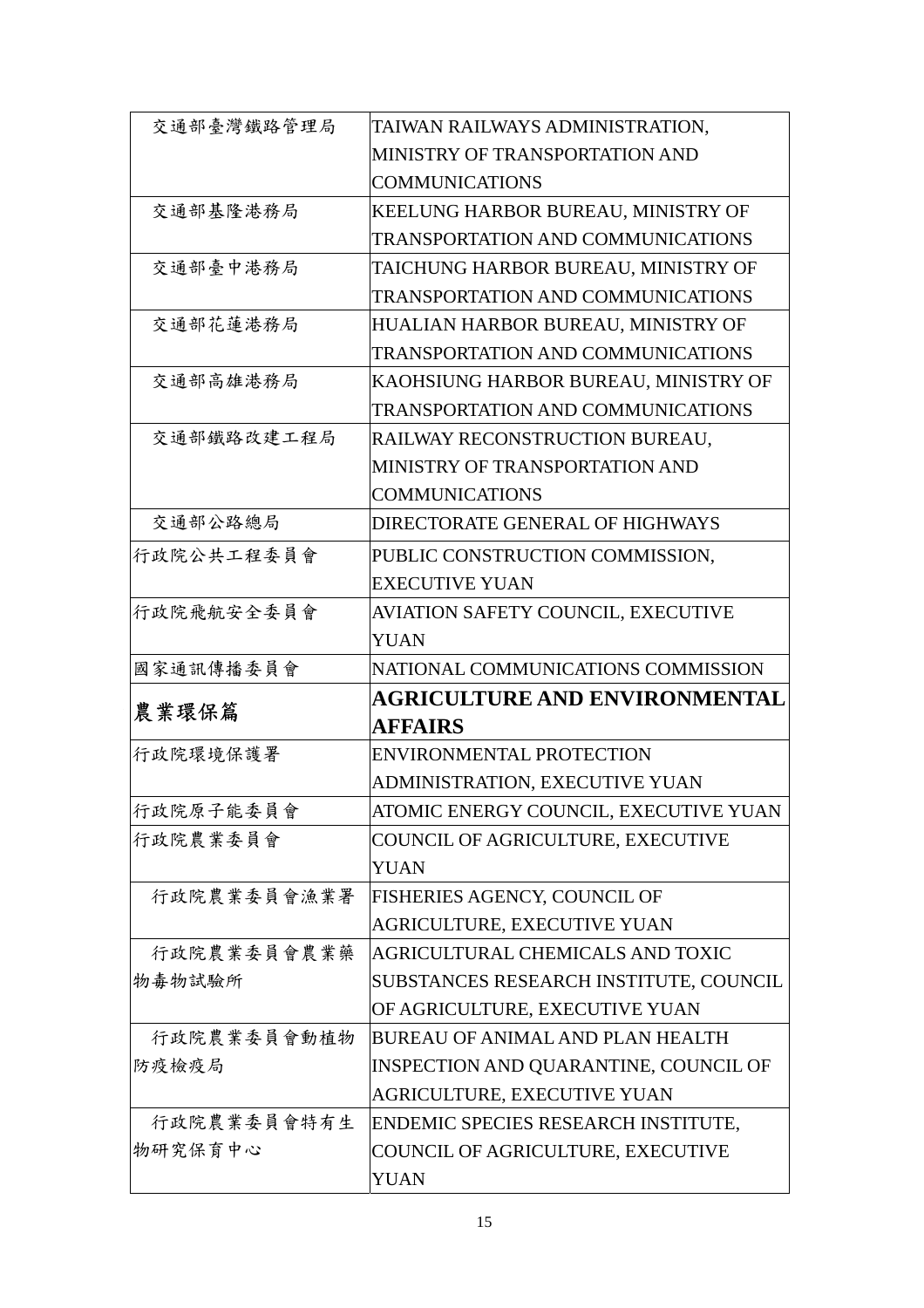| 行政院農業委員會林務局 | FORESTRY BUREAU, COUNCIL OF              |
|-------------|------------------------------------------|
|             | AGRICULTURE, EXECUTIVE YUAN              |
| 行政院農業委員會水土保 | SOIL AND WATER CONSERVATION BUREAU,      |
| 持局          | COUNCIL OF AGRICULTURE, EXECUTIVE        |
|             | <b>YUAN</b>                              |
| 行政院農業委員會農業金 | BUREAU OF AGRICULTURAL FINANCE,          |
| 融局          | COUNCIL OF AGRICULTURE, EXECUTIVE        |
|             | <b>YUAN</b>                              |
| 行政院農業委員會農糧署 | AGRICULTURE AND FOOD AGENCY, COUNCIL     |
|             | OF AGRICULTURE, EXECUTIVE YUAN           |
| 國際土地政策研究訓練中 | INTERNATIONAL CENTER FOR LAND POLICY     |
| 心           | STUDIES AND TRAINING, COUNCIL OF         |
|             | AGRICULTURE, EXECUTIVE YUAN              |
| 行政院農業委員會農業試 | AGRICULTURAL RESEARCH INSTITUTE,         |
| 驗所          | COUNCIL OF AGRICULTURE, EXECUTIVE        |
|             | <b>YUAN</b>                              |
| 行政院農業委員會林業試 | FORESTRY RESEARCH INSTITUTE, COUNCIL     |
| 驗所          | OF AGRICULTURE, EXECUTIVE YUAN           |
| 行政院農業委員會水產試 | FISHERIES RESEARCH INSTITUTE, COUNCIL OF |
| 驗所          | AGRICULTURE, EXECUTIVE YUAN              |
| 行政院農業委員會畜產試 | LIVESTOCK RESEARCH INSTITUTE, COUNCIL    |
| 驗所          | OF AGRICULTURE, EXECUTIVE YUAN           |
| 行政院農業委員會家畜衛 | ANIMAL HEALTH RESEARCH INSTITUTE,        |
| 生試驗所        | COUNCIL OF AGRICULTURE, EXECUTIVE        |
|             | <b>YUAN</b>                              |
| 衛生勞動篇       | <b>PUBLIC HEALTH AND LABOR AFFAIRS</b>   |
|             |                                          |
| 行政院衛生署      | DEPARTMENT OF HEALTH, EXECUTIVE YUAN     |
| 行政院衛生署藥物食品檢 | BUREAU OF FOOD AND DRUG ANALYSIS,        |
| 驗局          | DEPARTMENT OF HEALTH, EXECUTIVE YUAN     |
| 行政院衛生署管制藥品管 | BUREAU OF CONTROLLED DRUGS,              |
| 理局          | DEPARTMENT OF HEALTH, EXECUTIVE YUAN     |
| 行政院衛生署疾病管制局 | CENTERS FOR DISEASE CONTROL,             |
|             | DEPARTMENT OF HEALTH, EXECUTIVE YUAN     |
| 行政院衛生署國民健康局 | BUREAU OF HEALTH PROMOTION,              |
|             | DEPARTMENT OF HEALTH, EXECUTIVE YUAN     |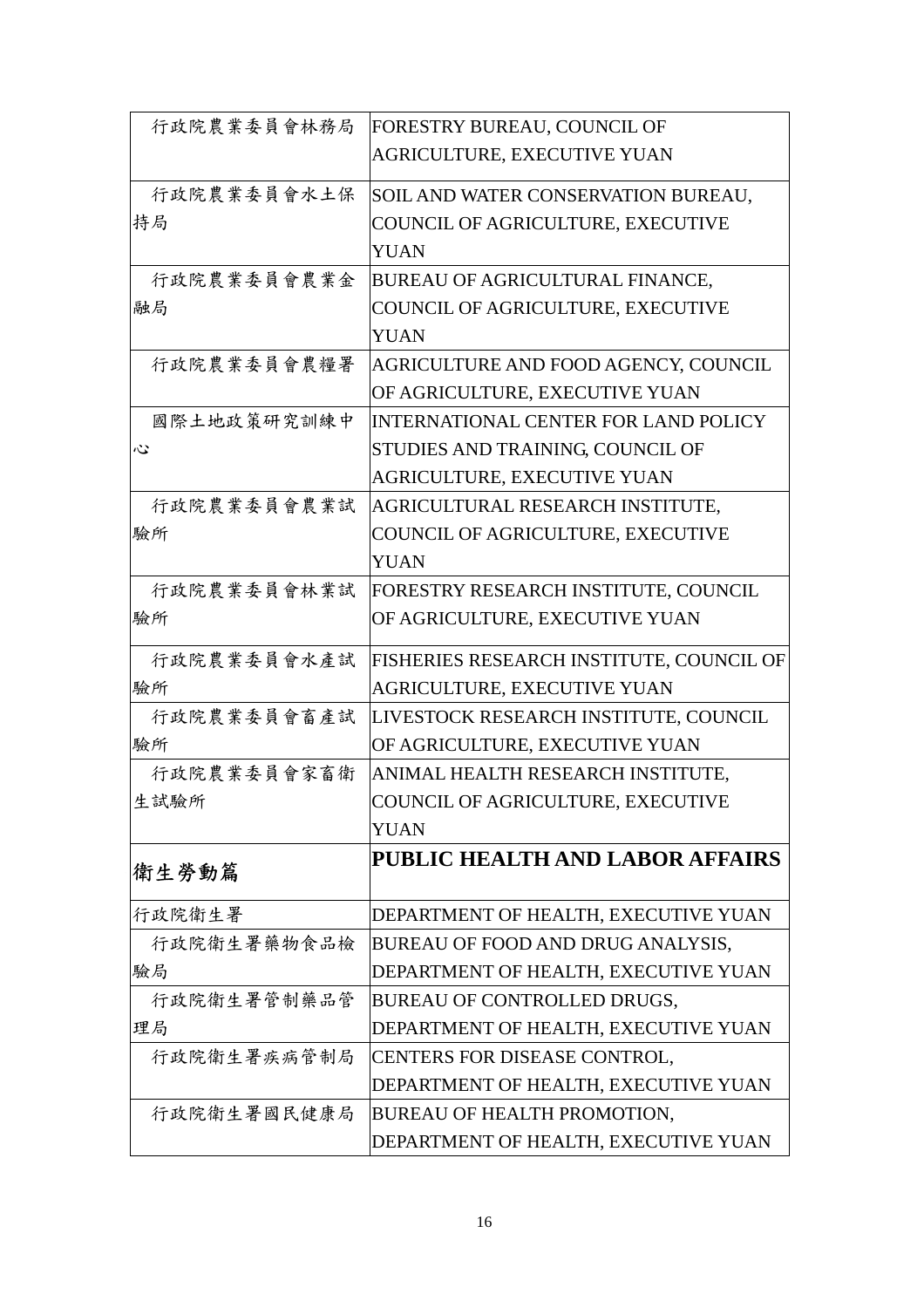| 行政院衛生署胸腔病院  | CHEST HOSPITAL, DEPARTMENT OF HEALTH,      |
|-------------|--------------------------------------------|
|             | <b>EXECUTIVE YUAN</b>                      |
| 中央健康保險局     | <b>BUREAU OF NATIONAL HEALTH INSURANCE</b> |
| 行政院衛生署中醫藥委員 | COMMITTEE ON CHINESE MEDICINE AND          |
| 會           | PHARMACY, DEPARTMENT OF HEALTH,            |
|             | <b>EXECUTIVE YUAN</b>                      |
| 全民健康保險監理委員會 | NATIONAL HEALTH INSURANCE SUPERVISORY      |
|             | <b>COMMITTEE</b>                           |
| 全民健康保險爭議審議委 | NATIONAL HEALTH INSURANCE DISPUTE          |
| 員會          | <b>MEDIATION COMMITTEE</b>                 |
| 全民健康保險醫療費用協 | NATIONAL HEALTH INSURANCE MEDICAL          |
| 定委員會        | <b>EXPENDITURE NEGOTIATION COMMITTEE</b>   |
|             |                                            |
|             |                                            |
|             |                                            |
| 財團法人國家衛生研究院 | NATIONAL HEALTH RESEARCH INSTITUTE         |
| 宜蘭醫院        | YILAN HOSPITAL                             |
| 基隆醫院        | <b>KEELUNG HOSPITAL</b>                    |
| 臺北醫院        | <b>TAIPEI HOSPITAL</b>                     |
| 桃園醫院        | TAOYUAN HOSPITAL                           |
| 新竹醫院        | <b>HSINCHU HOSPITAL</b>                    |
| 竹東醫院        | <b>JHUDONG HOSPITAL</b>                    |
| 苗栗醫院        | <b>MIAOLI HOSPITAL</b>                     |
| 豐原醫院        | <b>FONGYUAN HOSPITAL</b>                   |
| 臺中醫院        | <b>TAICHUNG HOSPITAL</b>                   |
| 中興醫院        | <b>JHONGSING HOSPITAL</b>                  |
| 南投醫院        | <b>NANTOU HOSPITAL</b>                     |
| 彰化醫院        | <b>CHANGHUA HOSPITAL</b>                   |
| 雲林醫院        | YUNLIN HOSPITAL                            |
| 嘉義醫院        | <b>JIAYI HOSPITAL</b>                      |
| 朴子醫院        | PUZIH HOSPITAL                             |
| 新營醫院        | <b>SINYING HOSPITAL</b>                    |
| 臺南醫院        | <b>TAINAN HOSPITAL</b>                     |
| 澎湖醫院        | PENGHU HOSPITAL                            |
| 旗山醫院        | <b>CISHAN HOSPITAL</b>                     |
| 屏東醫院        | PINGTUNG HOSPITAL                          |